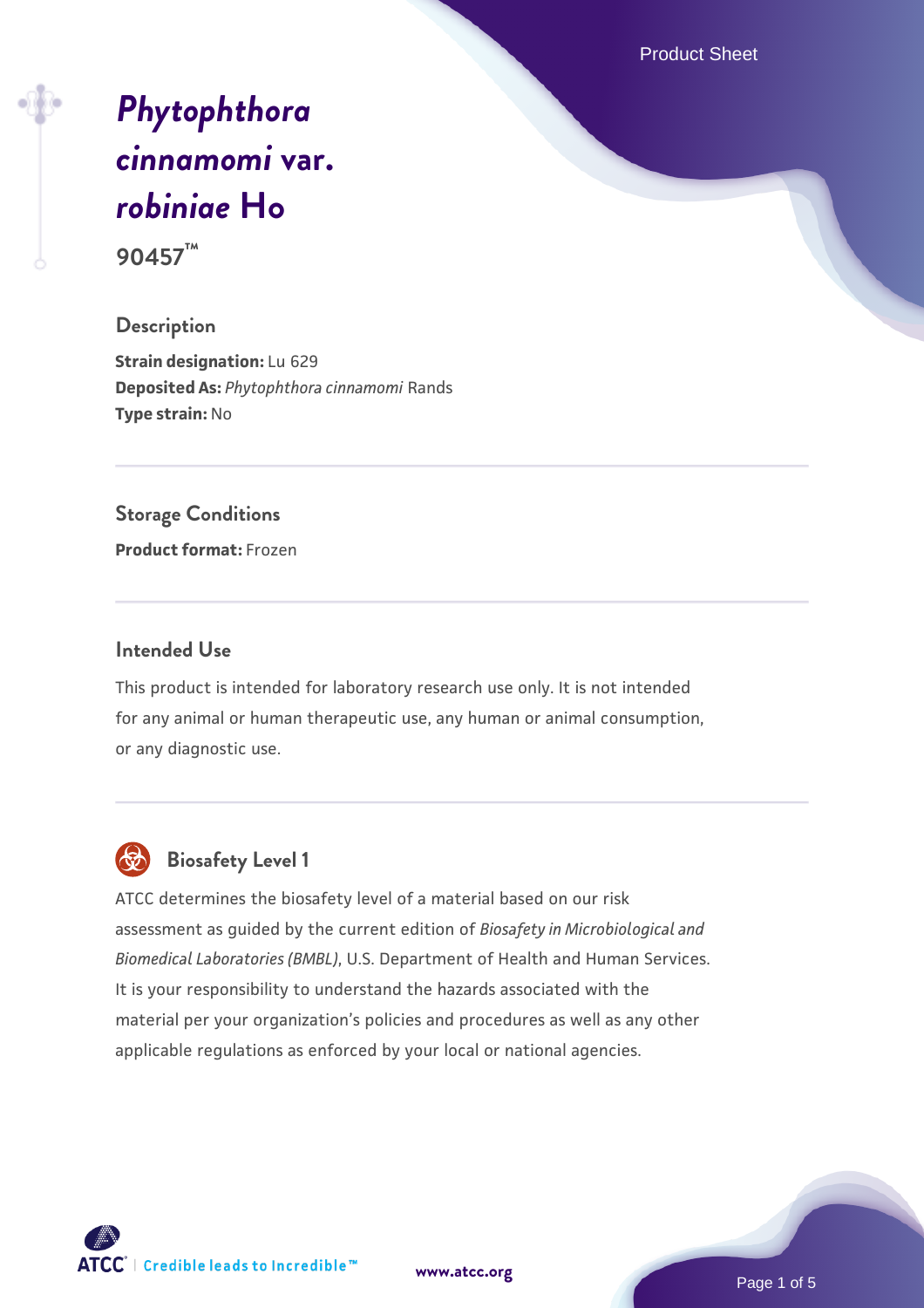#### **[Phytophthora cinnamomi](https://www.atcc.org/products/90457) [var.](https://www.atcc.org/products/90457)** *[robiniae](https://www.atcc.org/products/90457)* [Ho](https://www.atcc.org/products/90457)<br>Product Sheet **90457**

ATCC highly recommends that appropriate personal protective equipment is always used when handling vials. For cultures that require storage in liquid nitrogen, it is important to note that some vials may leak when submersed in liquid nitrogen and will slowly fill with liquid nitrogen. Upon thawing, the conversion of the liquid nitrogen back to its gas phase may result in the vial exploding or blowing off its cap with dangerous force creating flying debris. Unless necessary, ATCC recommends that these cultures be stored in the vapor phase of liquid nitrogen rather than submersed in liquid nitrogen.

# **Certificate of Analysis**

For batch-specific test results, refer to the applicable certificate of analysis that can be found at www.atcc.org.

#### **Growth Conditions**

**Medium:**  [ATCC Medium 343: V8 juice agar](https://www.atcc.org/-/media/product-assets/documents/microbial-media-formulations/3/4/3/atcc-medium-0343.pdf?rev=fbf48fa24e664932828269db1822ab12) **Temperature:** 24°C

#### **Material Citation**

If use of this material results in a scientific publication, please cite the material in the following manner: *Phytophthora cinnamomi* var. *robiniae* Ho (ATCC 90457)

#### **References**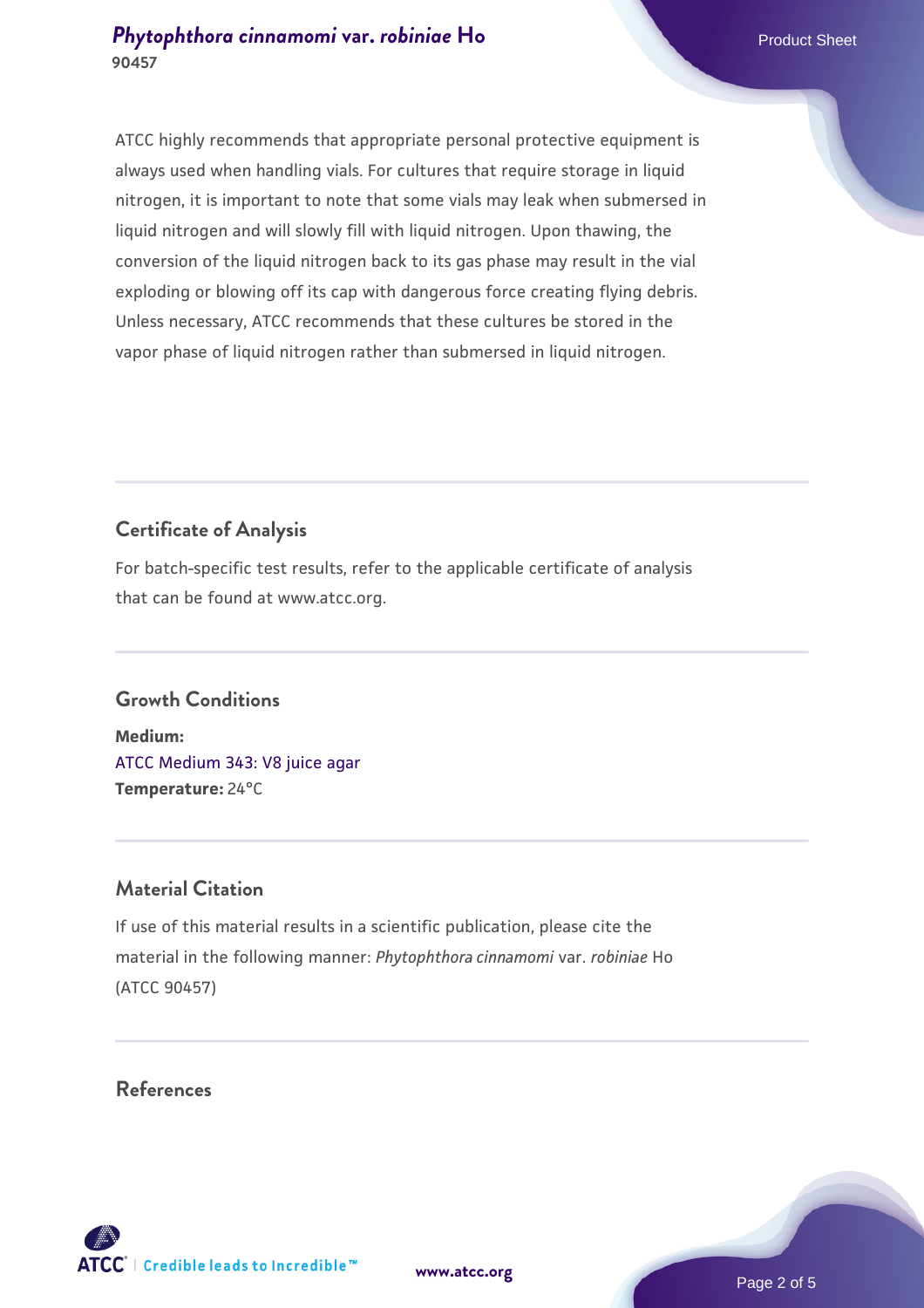#### **[Phytophthora cinnamomi](https://www.atcc.org/products/90457) [var.](https://www.atcc.org/products/90457)** *[robiniae](https://www.atcc.org/products/90457)* [Ho](https://www.atcc.org/products/90457)<br>Product Sheet **90457**

References and other information relating to this material are available at www.atcc.org.

#### **Warranty**

The product is provided 'AS IS' and the viability of ATCC<sup>®</sup> products is warranted for 30 days from the date of shipment, provided that the customer has stored and handled the product according to the information included on the product information sheet, website, and Certificate of Analysis. For living cultures, ATCC lists the media formulation and reagents that have been found to be effective for the product. While other unspecified media and reagents may also produce satisfactory results, a change in the ATCC and/or depositor-recommended protocols may affect the recovery, growth, and/or function of the product. If an alternative medium formulation or reagent is used, the ATCC warranty for viability is no longer valid. Except as expressly set forth herein, no other warranties of any kind are provided, express or implied, including, but not limited to, any implied warranties of merchantability, fitness for a particular purpose, manufacture according to cGMP standards, typicality, safety, accuracy, and/or noninfringement.

#### **Disclaimers**

This product is intended for laboratory research use only. It is not intended for any animal or human therapeutic use, any human or animal consumption, or any diagnostic use. Any proposed commercial use is prohibited without a license from ATCC.

While ATCC uses reasonable efforts to include accurate and up-to-date information on this product sheet, ATCC makes no warranties or representations as to its accuracy. Citations from scientific literature and patents are provided for informational purposes only. ATCC does not warrant

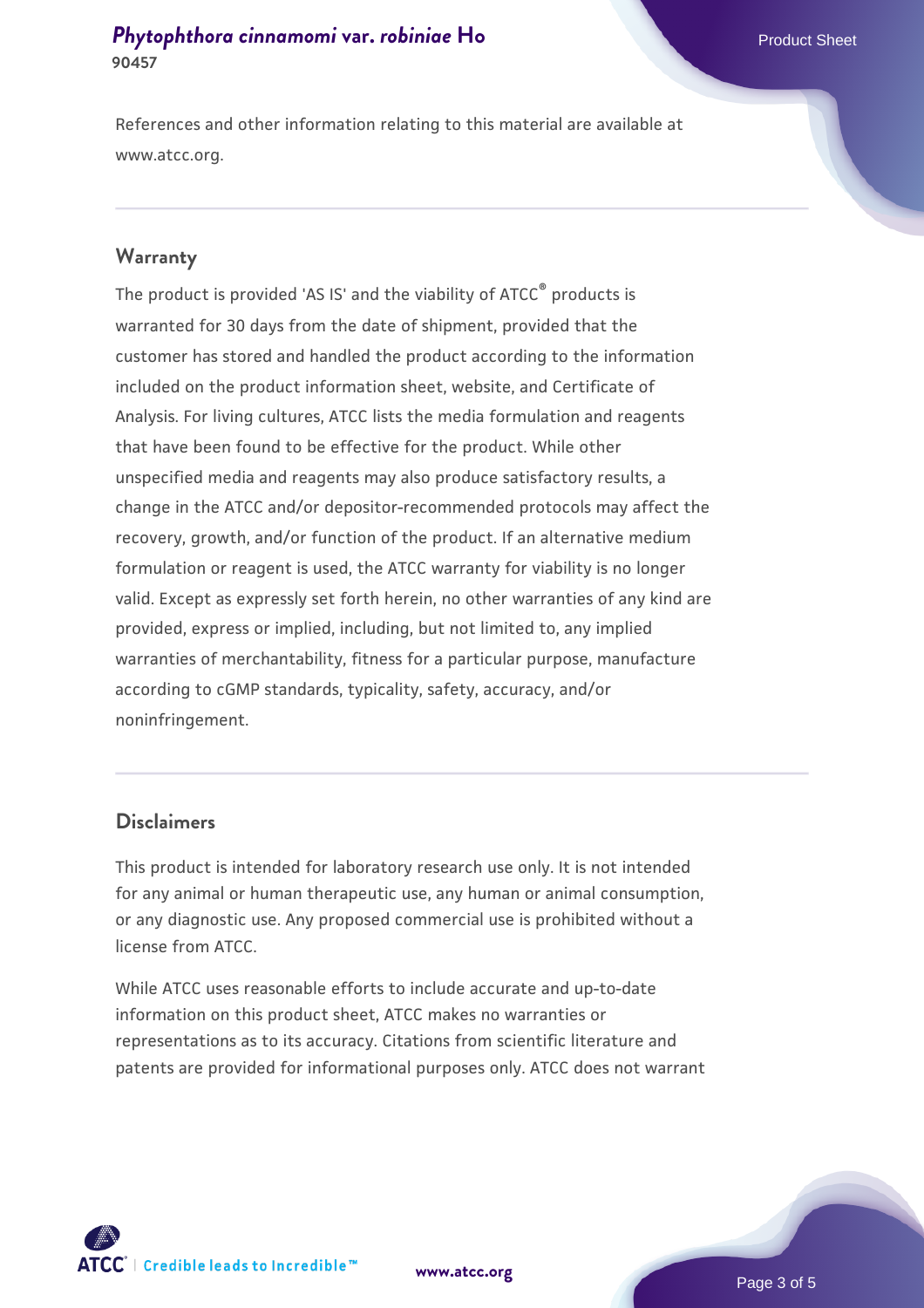**90457**

that such information has been confirmed to be accurate or complete and the customer bears the sole responsibility of confirming the accuracy and completeness of any such information.

This product is sent on the condition that the customer is responsible for and assumes all risk and responsibility in connection with the receipt, handling, storage, disposal, and use of the ATCC product including without limitation taking all appropriate safety and handling precautions to minimize health or environmental risk. As a condition of receiving the material, the customer agrees that any activity undertaken with the ATCC product and any progeny or modifications will be conducted in compliance with all applicable laws, regulations, and guidelines. This product is provided 'AS IS' with no representations or warranties whatsoever except as expressly set forth herein and in no event shall ATCC, its parents, subsidiaries, directors, officers, agents, employees, assigns, successors, and affiliates be liable for indirect, special, incidental, or consequential damages of any kind in connection with or arising out of the customer's use of the product. While reasonable effort is made to ensure authenticity and reliability of materials on deposit, ATCC is not liable for damages arising from the misidentification or misrepresentation of such materials.

Please see the material transfer agreement (MTA) for further details regarding the use of this product. The MTA is available at www.atcc.org.

### **Copyright and Trademark Information**

© ATCC 2021. All rights reserved. ATCC is a registered trademark of the American Type Culture Collection.

#### **Revision**

This information on this document was last updated on 2021-05-19

#### **Contact Information**